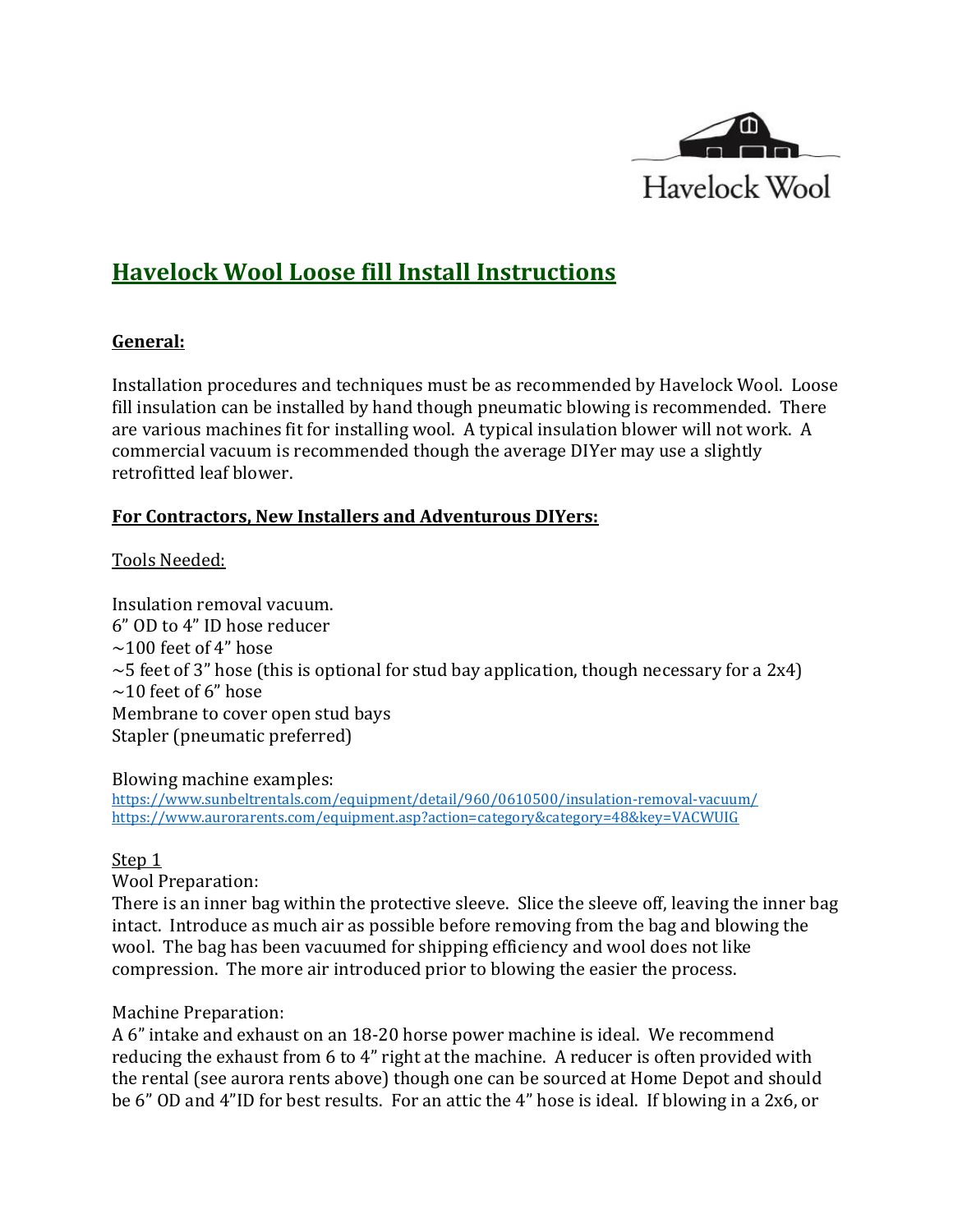certainly a 2x4, we recommend further reducing the 4" to 3" in the last 4-5' of hose. The intake should be a 6" hose, 5-7ft in length.

# Step 2

After 'fluffing' the wool dump it onto a tarp or into a hopper. This is where the wool will be vacuumed from. Note a hopper with an agitator will cause problems and slow production. Wool sticks to everything which is great for avoiding settling once installed but also a challenge in the process thus we aim to introduce as little obstruction as possible.

# Step 3

Measure amounts to understand density. Simple math can be applied to measure and achieve proper density. For example, using the coverage chart on our spec sheet, one bag of loose-fill will cover 47 s/f of wall space where the cavity is 5.5" deep – or a standard 2x6. A standard wall height is 8 ft. Measure 6' across the wall and you will have an idea for where one bag of wool should be blown.  $(6 \times 8 = 48)$ . To further simplify a standard stud bay is 16" O/C and 96" tall. That is  $\sim$ 10.6 square feet. Correct density for a 2x6 is 0.53 lbs per s/f @ 5.5" or 5.6lbs in the stud bay mentioned above. Measuring this amount of wool and blowing it in a few cavities may prove quite useful over the course of the entire job.

# Step 4

Turn on the machine; after warm up run it near or at full throttle. This will help to avoid clogging the machine. Also, it is easy enough for the installer to regulate flow by placing his/her hand over the end of the hose when switching cavities. For attic installs we recommend using a 4" hose, placing rulers at various intervals around the area so as to provide a guide for desired depths.

#### Step 5 Have fun

See our YouTube channel for further recommendations.

#### **For DIYers:**

Hand stuffing is certainly feasible. We recommend using a blower; if a machine rental shop is not able to assist there is an option on Amazon, or your local hardware found [here.](https://www.amazon.com/dp/B00FREQBXE/ref=asc_df_B00FREQBXE5364142/?tag=hyprod-20&creative=394997&creativeASIN=B00FREQBXE&linkCode=df0&hvadid=167146984279&hvpos=1o2&hvnetw=g&hvrand=290626426779604877&hvpone=&hvptwo=&hvqmt=&hvdev=c&hvdvcmdl=&hvlocint=&hvlocphy=9030871&hvtargid=pla-305360468294)

See our YouTube channel for further recommendations.

# **Video:**

Havelock Wool Insulation maintains a Youtube page. It can be reached via google or by clicking on the link [here.](https://www.youtube.com/channel/UCzJOMDbBPYbk3TUFjfyEZyg)